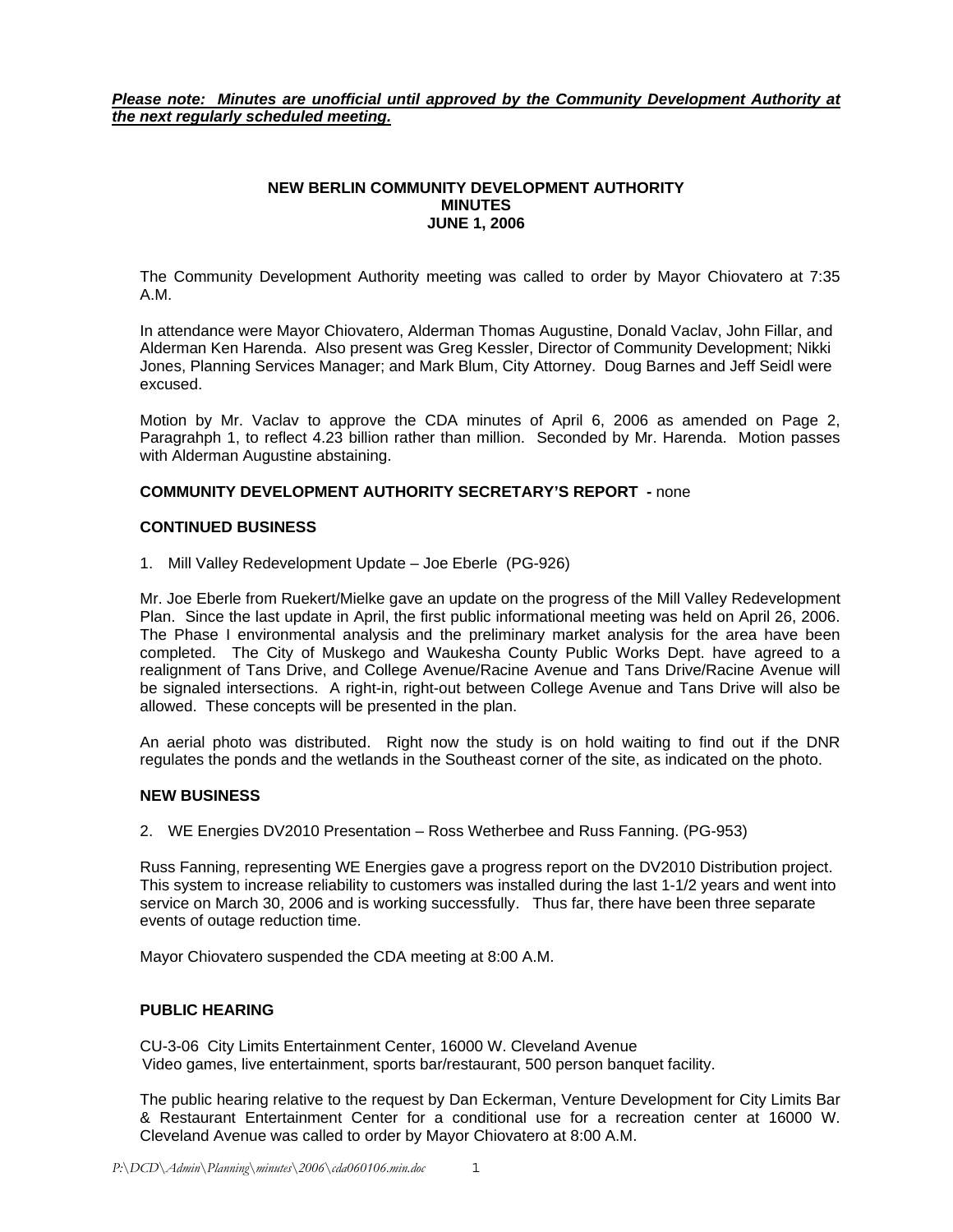In attendance were Mayor Chiovatero, Alderman Thomas Augustine, Donald Vaclav, John Fillar, and Alderman Ken Harenda. Also present was Greg Kessler, Director of Community Development; Nikki Jones, Planning Services Manager; and Mark Blum, City Attorney. Doug Barnes and Jeff Seidl were excused.

Mr. Kessler read the public hearing notice and stated there was proof of publication. He gave a brief presentation describing the request and showed maps indicating the location.

Mr. Eckerman, representative for the project presented additional information explaining the project.

Mayor Chiovatero asked three times if there were any comments or questions for the purpose of clarification, seeing none.

Mayor Chiovatero asked three times if there was anyone wishing to speak in favor, seeing none.

Mayor Chiovatero asked three times if there was anyone wishing to speak in opposition, seeing none.

Mayor Chiovatero asked for comments or questions from the CDA Members.

Alderman Harenda – Was the notification for this public hearing sent to the abutting land owners?

Mr. Kessler – Yes, those within 600 feet.

Alderman Harenda – Did you mention this building was originally built in 1982?

Mr. Eckerman – The original building was built much earlier than that. There has been four additions added.

Alderman Harenda – You will be responsible for fire code upgrades, sprinkler systems, etc?

Mr. Eckerman – Yes.

Alderman Harenda – No. 7 on the Staff Report requests an easement. Is that to maintain our current easement to Deer Creek?

Mr. Kessler – We are requesting the applicant to provide the City of New Berlin with an easement through their property to allow us to get to the creek for storm water conveyance maintenance and stream bank stabilization.

Alderman Harenda – I am concerned about the 1,000 sq. ft. game area for minors being a collection point for young people in an area where alcohol is being served.

Mr. Eckerman – I can put your concerns to rest. Entrance to the gaming area requires a parent or guardian be present.

Alderman Harenda – What are the water usage calculations?

Mr. Kessler – I have contacted the Utility Dept. but presently I received the billings, not the actual useage for Kuglitsch's. It has not been an issue in the past, and I am quite sure it will be consistent with what Kuglitsch's used in the past.

Mr. Eckerman – It may be slightly more because of the quantity of toilets. We are putting a 6" line to the building for water to upgrade fire services.

Alderman Harenda – Are the hours of operation in line with other businesses?

Mr. Kessler – Yes. The volleyball hours of operation which is Condition of Approval #19 was preexisting from some time ago when a public hearing was held. The outdoor activities related to the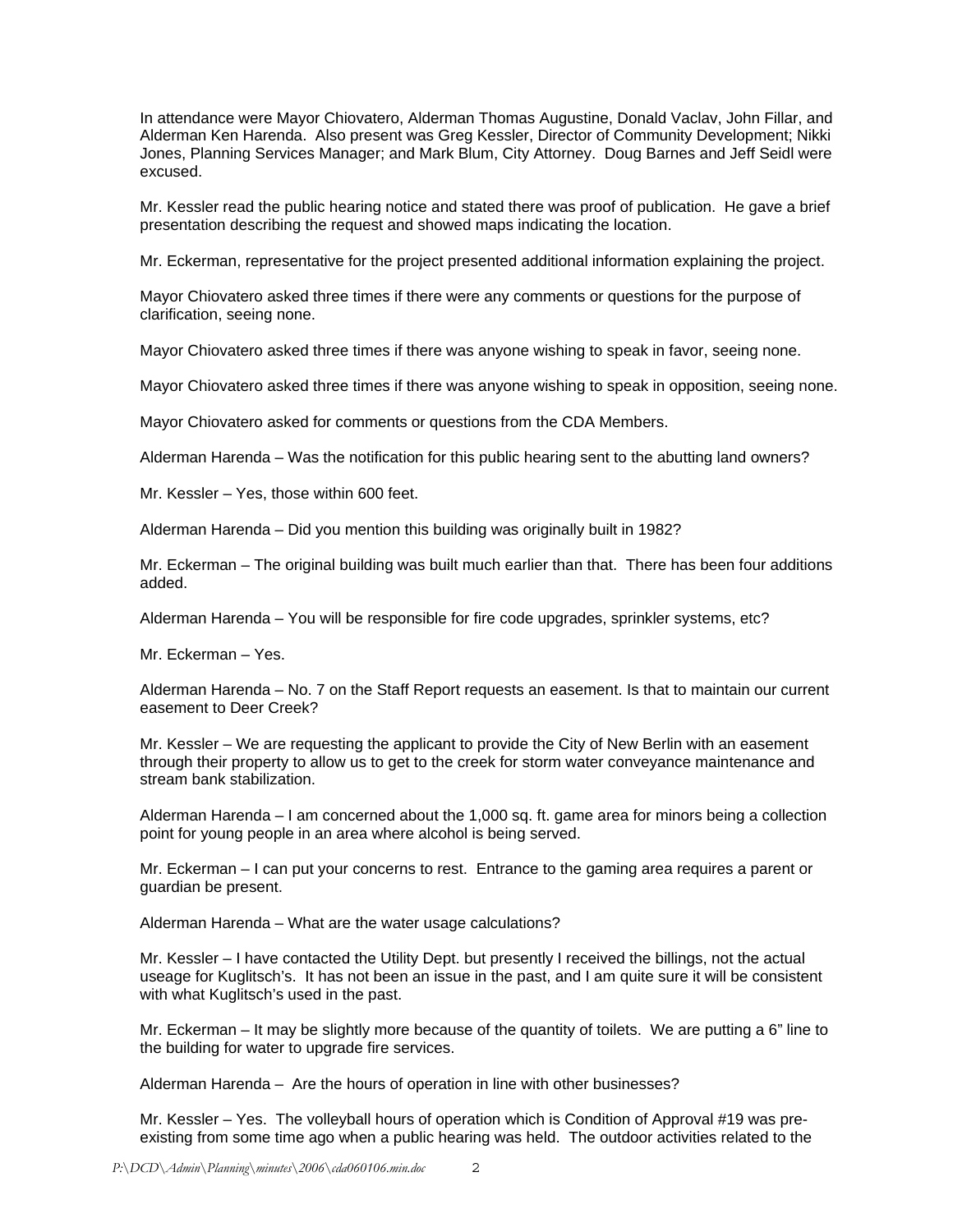volleyball and concession stand is limited to 10:00 P.M.

Alderman Harenda – Would carnivals or any other functions outside need future approvals?

Mr. Kessler – Yes, if it became a reoccurring activity, it may be part of the original CU Permit. There is a condition that says those types of outdoor activities need to be reviewed by the City.

Mr. Fillar – Will the outdoor loud speaker permits be issued each time there is an event outside?

Mr. Kessler – It is issued for each and every event by the Police Department.

Mr. Fillar – Does it expire at 10:00 P.M.?

Mr. Kessler – It would depend upon the activity. This Conditional Use Permit limits the activities for volleyball until 10:00 P.M., but if they choose to have for example, a car show, that is a separate permit and Police Dept. would handle that issue in conjunction with our department.

Mr. Fillar – Since Kuglitsch's did not cause a traffic problem, can we assume this will not be any different?

Mr. Kessler – There was a traffic impact statement prepared. At the peak times, it indicated the total vehicle trips would be 290. There are three ingress/egress points, one off of Glendale Drive and two off of Cleveland Avenue. The County is requiring by-pass lanes.

Mayor Chiovatero – Will there be any loud speakers for the volleyball?

Mr. Eckerman – I am not sure. I would not see a need for it.

Mr. Kessler – When I reviewed the public hearing minutes from when the volleyball courts were expanded, no one spoke for or against. The 10:00 P.M. condition was put on by Plan Commission.

Mayor Chiovatero – He may have to get a loud speaker permit because I think they announce teams coming up, etc. Will there be alcohol sold outdoors?

Mr. Eckerman – Yes.

Mayor Chiovatero – A bartender's license will be required.

Mr. Kessler – Condition #3 and #4 deal with both those issues. They will need to go to the Clerk's office to obtain the Alcohol Entertainment Amusement and Vendor Permits prior to occupancy. They will also need to get loud speaker permits.

Alderman Harenda – Will the area outside where the alcohol is served be fenced in?

Mr. Kessler – It is entirely fenced in.

City Attorney – We don't want carry aways from the site, therefore it needs to be secured. It is not a secure location unless it is fenced.

Mayor Chiovatero – I have been excited since I heard about this and it seems that all the concerns have been addressed. I am also excited to possibly see some facad changes.

Mr. Eckerman – The plans are for new entrances on the East and West side. Something will be done with the drab color, perhaps paint.

Mr. Kessler – We are not approving the architecture at this time. The permit will not be signed until all the outstanding issues are taken care of. This Committee will have the final approval of architecture.

Mr. Eckerman – We would like to start on the construction on the inside.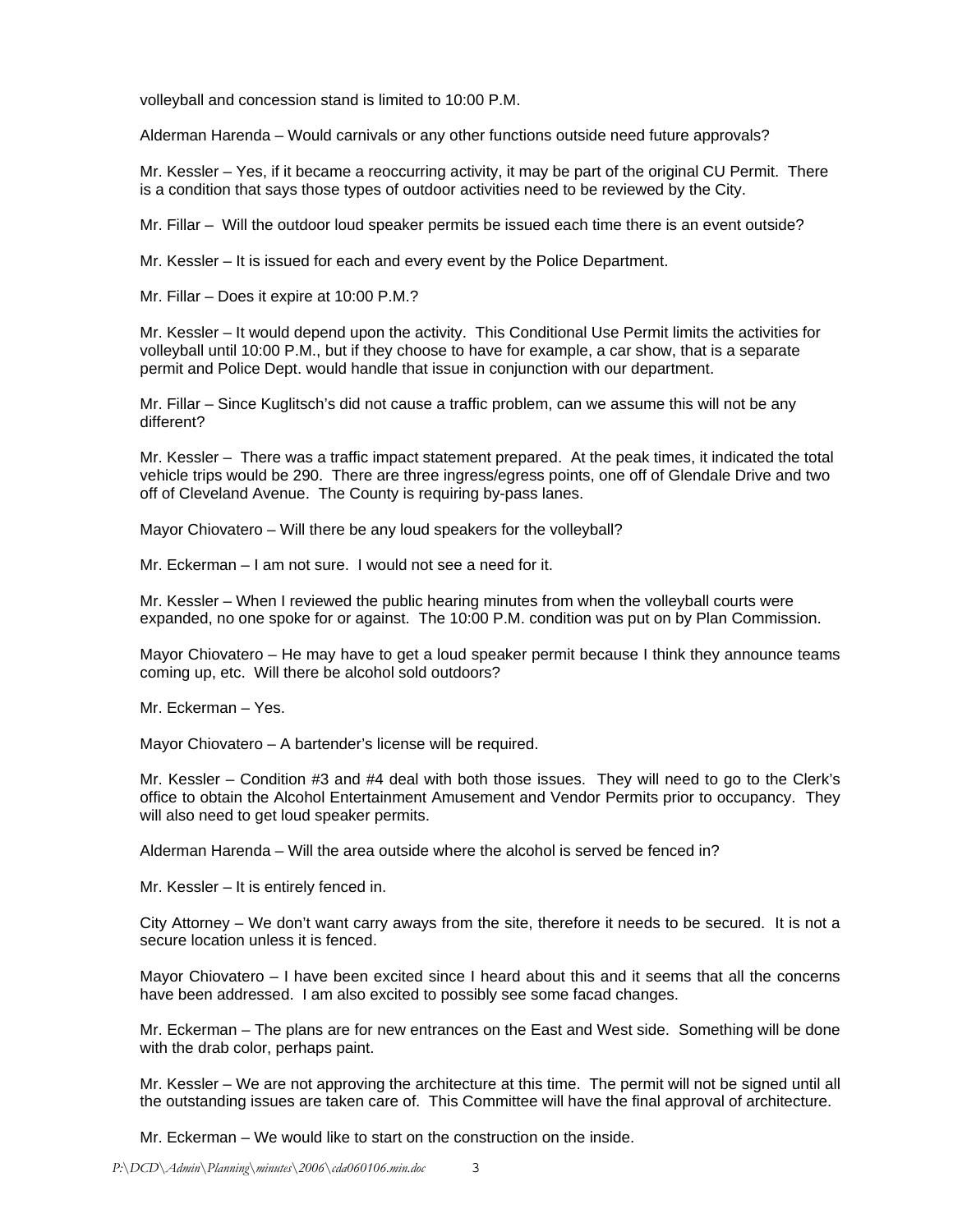Mr. Kessler –As long as you have State approved building plans, we can issue building permits for interior modifications.

Mayor Chiovatero asked for further comments or questions, seeing none.

Mayor Chiovatero closed the public hearing at 8:20 A.M.

Mayor Chiovatero resumed the Community Development Meeting at 8:21 A.M.

3. CU-3-06 City Limits Entertainment Center, 16000 W. Cleveland Avenue Video games, live entertainment, sports bar/restaurant, 500 person banquet facility.

 Motion by Mr. Fillar to approve the request for the "City Limits Entertainment Center" (formerly "Kuglitsch's Entertainment Center") located at 16000 W. Cleveland Avenue, subject to the application, plans on file, architectural approval, and the following conditions:

- 1) Hours of Operation:
	- a) See the attached Plan of Operation for detailed narrative, but hours of operation are as follows:

| Interactive Game Area   |
|-------------------------|
| Entertainment Area      |
| Sports Bar / Restaurant |
| Banquet Hall / Catering |
|                         |

11:00 a.m. to Midnight  $6:00$  p.m. to 2:00 a.m. 11:00 a.m. to 2:00 a.m. Open as scheduled

- 2) Applicant shall not be issued a Conditional Use Permit until architecture has been reviewed by DCD and approved by the CDA and staff has verified that all architectural & site development standards comply with the adopted New Berlin Industrial Park Redevelopment Plan and New Berlin Municipal Code, as appropriate and where applicable.
- 3) Applicant shall contact the City of New Berlin Clerk's Office to obtain alcohol, entertainment, amusement and vendor permits prior to occupancy.
- 4) Applicant shall apply for and receive a loudspeaker permit from the City of New Berlin Police Department, as required for outdoor events.
- 5) Applicant shall apply for and receive individual Sign Permits for all existing, new and/ or event signage and banners prior to installation or modification, even if signage is temporary.
- 6) All existing and new roof-top equipment, dumpsters and all pad mounted equipment shall be screened from view from the centerline of any public right-of-way as identified in the New Berlin Industrial Park Redevelopment Plan.
- 7) To the maximum extent practicable the applicant / property owner shall dedicate a 30 foot easement to the City of New Berlin for access to Deer Creek for storm water conveyance maintenance through the entire parcel. This easement may need to be reduced to approximately 10 feet along the eastern portion of the site due to the parking lot location.
- 8) Any alterations and/ or new occupancies shall require review by the City of New Berlin and appropriate permitting.
- 9) Traffic Improvements Per the submitted Traffic Impact Statement, the applicant shall establish a pavement marked by-pass lane from 50 (fifty) feet in advance of the east driveway to the west driveway. In addition, a 150 foot taper entering the by-pass lane and a 100 foot taper exiting will be required. Per Waukesha County, an excel / decel lane will be required on the shoulder of the westbound lane. A permit will be required through Waukesha County for any work within the ROW of Cleveland Avenue.
- 10) Applicant shall apply for and obtain appropriate building, plumbing and electrical permits prior to any building modifications.
- 11) Applicant shall submit a landscaping plan that complies with the requirements of the New Berlin Industrial Park Special Plan Overly Ordinance and Plan and shall be approved by Staff.
- 12) Fenced in storage area in the southeast corner of the site shall be removed and restored per direction of staff.
- 13) Parking lot shall be sealed and striped prior to occupancy.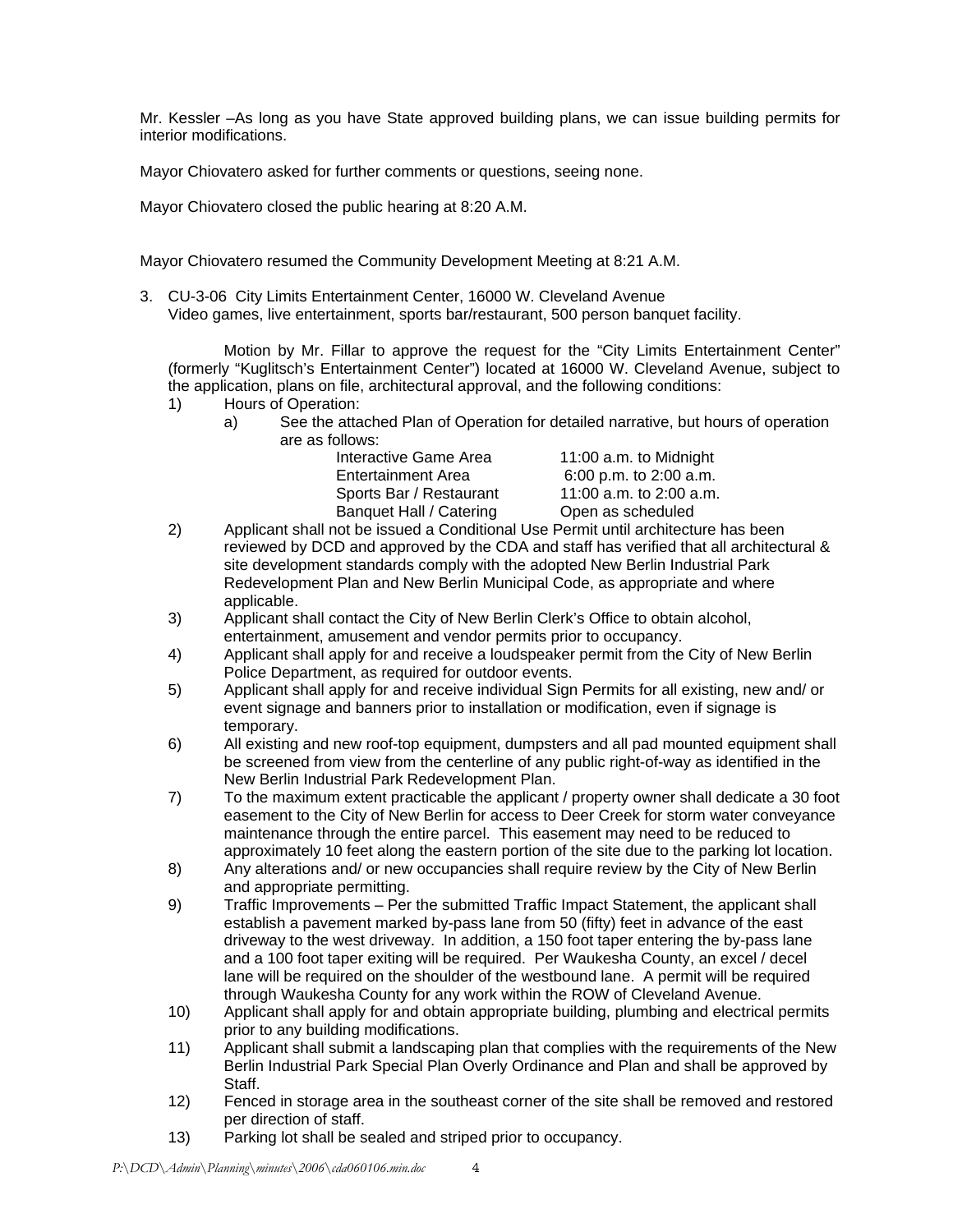- 14) The City of New Berlin reserves the right to review any potential complaints and take appropriate action as necessary.
- 15) Building plans shall be signed and stamped by a licensed architect or professional engineer per Wisconsin Enrolled Commercial Building Code. (Comm. 61.31 Plans).
- 16) Building plans shall be approved by the State of Wisconsin Dept. of Commerce Safety and Buildings Division and the Wisconsin Enrolled Commercial Building Code. (Comm. 61.70 Certified municipalities and counties.).
- 17) Temporary wiring for displays or lighting circuits shall require electrical permit and inspection from the Department of Community Development as required by code. Electrical work to be performed by a licensed electrician.
- 18) Proposed Building Section #3 is mislabeled. It is actually looking south and not east. (Sheet No. A4-02). Applicant shall correct.
- 19) Per previous Conditional Use approval for Kuglitsch's, any outdoor concession stands and volleyball leagues / hours of operation shall not extend past 10:00 p.m. without review and approval by the City of New Berlin.

Seconded by Alderman Harenda. Motion carried unanimously.

4. Pinewood Creek Certificate of Compliance (PG-631-5)

 Motion by Alderman Harenda to accept the Pinewood Creek Certificate of Compliance for April 30, 2006.

Seconded by Alderman Augustine. Motion carried unanimously.

5. Pinewood Creek Financial Statements (PG-631-5)

 Motion by Mr. Fillar to accept the Pinewood Creek Financial Statements for December 31, 2005 and 2004.

Seconded by Alderman Augustine. Motion carried unanimously.

6. Required Communication to Audit Committee or its Equivalent, New Berlin CDA Report on Internal Control for year ended September 30, 2005, and New Berlin CDA Financial Statement for year ended September 30, 2005 from Virchow, Krause & Company. (PG-963)

 Motion by Mr. Vaclav to accept the report as presented. Seconded by Alderman Augustine. Motion carried unanimously.

# **COMMUNICATIONS**

7. Communication To: CDA Members Communication From: Greg Kessler, Director of Community Development RE: The Business Journal, April 21, 2006, "Largest Milwaukee-area Business/Industrial Parks".

> The communication shows that New Berlin Industrial Park has been recognized as one of the largest in the Milwaukee area.

8. Communication To: CDA Members Communication From: Greg Kessler, Director of Community Development RE: The Business Journal, April 21, 2006, "Bank Consortium to Provide Growth Capital"

> Community Development Authority members acknowledged receipt of this communication.

9. Communication To: CDA Members Communication From: Nikki Jones, Planning Services Manager and Amy Bennett,